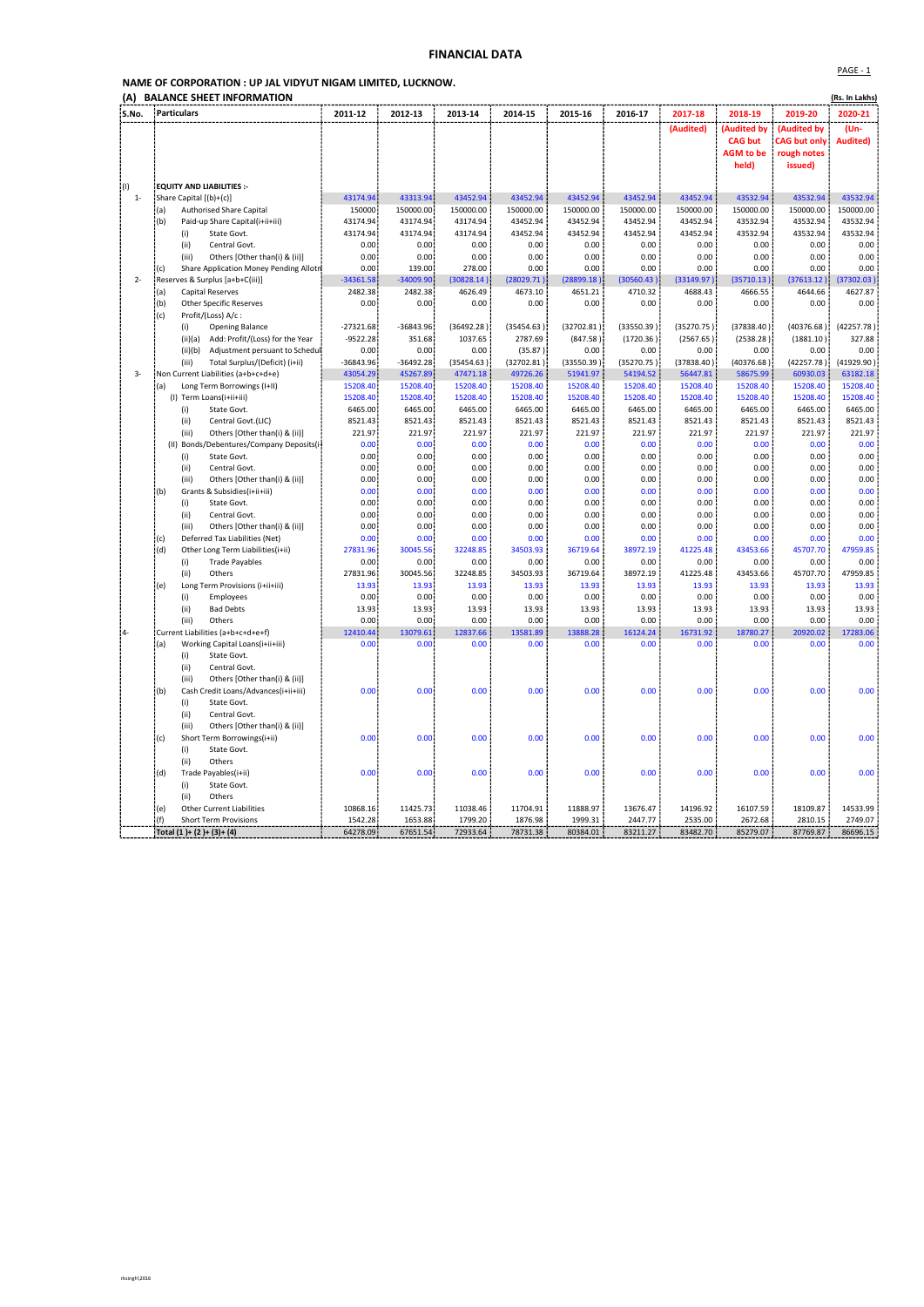NAME OF CORPORATION : UP JAL VIDYUT NIGAM LIMITED, LUCKNOW.

|       |                                                   |                   |                   |                   |                    |                    |                    |                    |                    |                     | (Rs. In Lakhs)    |
|-------|---------------------------------------------------|-------------------|-------------------|-------------------|--------------------|--------------------|--------------------|--------------------|--------------------|---------------------|-------------------|
| S.No. | Particulars                                       | 2011-12           | 2012-13           | 2013-14           | 2014-15            | 2015-16            | 2016-17            | 2017-18            | 2018-19            | 2019-20             | 2020-21           |
|       |                                                   |                   |                   |                   |                    |                    |                    | (Audited)          | <b>Audited by</b>  | (Audited by         | (Un-              |
|       |                                                   |                   |                   |                   |                    |                    |                    |                    | <b>CAG but</b>     | <b>CAG but only</b> | <b>Audited)</b>   |
|       |                                                   |                   |                   |                   |                    |                    |                    |                    | <b>AGM</b> to be   | rough notes         |                   |
|       |                                                   |                   |                   |                   |                    |                    |                    |                    | held)              | issued)             |                   |
|       |                                                   |                   |                   |                   |                    |                    |                    |                    |                    |                     |                   |
| i(II) | ASSETS:-                                          |                   |                   |                   |                    |                    |                    |                    |                    |                     |                   |
| $1 -$ | NON CURRENT ASSETS (I+II+III+IV+V)                | 23314.67          | 23019.59          | 23164.41          | 23715.00           | 25717.69           | 27050.37           | 28398.13           | 27694.72           | 27409.41            | 27363.41          |
|       | Fixed Assets (a+b)                                | 7113.71           | 6818.63           | 6828.62           | 7379.21            | 9390.19            | 11042.05           | 12371.69           | 11715.66           | 11430.35            | 11397.97          |
|       | (a) Tangible Assets (iii+iv)                      | 7113.71           | 6818.63           | 6828.62           | 7379.21            | 9390.19            | 11042.05           | 12371.69           | 11715.66           | 11430.35            | 11397.97          |
|       | <b>Gross Block</b><br>(i)                         | 44622.69          | 44633.27          | 44697.81          | 46673.24           | 48669.39           | 48684.13           | 53928.33           | 53412.04           | 54577.42            | 54579.50          |
|       | (ii)<br>Less Depreciation                         | 39398.49          | 40242.78          | 40923.38          | 41340.36           | 41816.53           | 42248.81           | 43015.91           | 43648.90           | 44318.32            | 44938.33          |
|       | (iii)<br>Net Block                                | 5224.20           | 4390.49           | 3774.43           | 5332.88            | 6852.86            | 6435.32            | 10912.42           | 9763.14            | 10259.10            | 9641.17           |
|       | <b>Assets Under Construction</b><br>(iv)          | 1889.51           | 2428.14           | 3054.19           | 2046.33            | 2537.33            | 4606.73            | 1459.27            | 1952.52            | 1171.25             | 1756.80           |
|       | (b) Intangible Assets (Net)                       |                   |                   |                   |                    |                    |                    |                    |                    |                     |                   |
|       | Non-Current Investment (i+ii+iii+iv+v)<br>ŀ۱ŀ     | 0.00              | 0.00              | 0.00              | 0.00               | 0.00               | 0.00               | 0.00               | 0.00               | 0.00                | 0.00              |
|       | In Properties<br>(i)                              |                   |                   |                   |                    |                    |                    |                    |                    |                     |                   |
|       | (ii)<br>In Shares                                 |                   |                   |                   |                    |                    |                    |                    |                    |                     |                   |
|       | (iii)<br>In Debentures or Bonds                   |                   |                   |                   |                    |                    |                    |                    |                    |                     |                   |
|       | In Subsidiaries<br>(iv)<br>In Others              |                   |                   |                   |                    |                    |                    |                    |                    |                     |                   |
|       | (v)                                               |                   |                   | 0.00              | 0.00               | 0.00               | 0.00               | 0.00               | 0.00               | 0.00                | 0.00              |
|       | HI-<br>Deferred Tax Assets (Net)                  | 0.00              | 0.00              |                   |                    |                    |                    |                    |                    |                     |                   |
|       | IV-<br>Long Term Loans & Advances (i+ii+iii+iv)!  | 16200.96          | 16200.96          | 16335.79          | 16335.79           | 16327.50           | 16008.32           | 16026.44           | 15979.06           | 15979.06            | 15965.44          |
|       | (i)<br>Secured                                    | 16200.96          | 16200.96          | 16335.79          | 16335.79           | 16327.50           | 16008.32           | 16026.44           | 15979.06           | 15979.06            | 15965.44          |
|       | (i)<br>Unsecured<br>Bad & Doubtful                |                   |                   |                   |                    |                    |                    |                    |                    |                     |                   |
|       | (iii)<br>Loss                                     |                   |                   |                   |                    |                    |                    |                    |                    |                     |                   |
|       | (iv)<br>V-                                        |                   |                   |                   |                    |                    |                    |                    |                    |                     |                   |
|       | Other Non Current Assets                          |                   |                   |                   |                    |                    |                    |                    |                    |                     |                   |
| $2 -$ | CURRENT ASSETS (a+b+c+d+e+f)                      | 40963.42          | 44631.95          | 49769.23          | 55016.38           | 54666.32           | 56160.90           | 55164.60           | 57584.33           | 60360.44            | 59332.73          |
|       | Current Investment (i+ii+iii)<br>(a)<br>In Shares | 0.00              | 0.00              | 0.00              | 0.00               | 0.00               | 0.00               | 0.00               | 0.00               | 0.00                | 0.00              |
|       | (i)                                               |                   |                   |                   |                    |                    |                    |                    |                    |                     |                   |
|       | (iii)<br>In Debentures or Bonds                   |                   |                   |                   |                    |                    |                    |                    |                    |                     |                   |
|       | (iii)<br>In Others                                | 3285.99           | 3391.66           | 3228.61           | 3310.61            | 2018.77            | 1149.58            | 724.96             | 882.31             | 1120.58             | 1387.11           |
|       | (b)<br>Inventories (i+ii+iii+iv+v+vi)             |                   |                   |                   |                    |                    |                    |                    |                    |                     |                   |
|       | (i)<br><b>Raw Materials</b>                       |                   |                   |                   |                    |                    |                    |                    |                    |                     |                   |
|       | (iii)<br>Work-in-Progress                         |                   |                   |                   |                    |                    |                    |                    |                    |                     |                   |
|       | (iii)<br><b>Finished Goods</b>                    | 3200.37           | 3305.65           | 3143.32           | 3305.81            | 2005.97            | 1135.48            | 714.21             | 864.72             | 1104.12             | 1372.66           |
|       | (iv)<br>Stores & Spares<br>Loose Tools            |                   | 2.04              | 2.67              | 2.86               | 2.91               | 2.96               | 3.02               | 3.02               | 3.02                | 3.04              |
|       | (v)                                               | 1.65              |                   |                   |                    |                    |                    |                    |                    |                     |                   |
|       | Others<br>(vi)                                    | 83.97             | 83.97             | 82.62             | 1.94               | 9.89               | 11.14              | 7.73               | 14.57              | 13.44               | 11.41             |
|       | (c)<br>Trade Receivables (i+ii+iii+iv+v)          | 17586.56          | 19941.70          | 17733.78          | 17319.59           | 15809.49           | 14082.87           | 10833.93           | 12032.94           | 17724.66            | 23924.60          |
|       | (i)<br>Secured<br>Unsecured                       | 17586.56          | 19941.70          | 17733.78          | 17319.59           | 15809.49           | 14082.87           | 10833.93           | 12032.94           | 17724.66            | 23924.60          |
|       | (i)                                               |                   |                   |                   |                    |                    |                    |                    |                    |                     |                   |
|       | (iii)<br><b>Bad &amp; Doubtful</b>                |                   |                   |                   |                    |                    |                    |                    |                    |                     |                   |
|       | (iv)<br>Loss<br>(v)<br>Others                     |                   |                   |                   |                    |                    |                    |                    |                    |                     |                   |
|       |                                                   |                   | 17037.45          | 24165.24          | 29467.56           | 31507.47           | 35747.53           | 38633.14           | 38632.65           | 33548.68            | 29164.12          |
|       | Cash & Cash Equivalents (i+ii+iii+iv)<br>(d)      | 15959.24          |                   |                   |                    |                    |                    |                    |                    |                     |                   |
|       | (i)<br>Cash on Hand                               | 29.83             | 1.45              | 0.78              | 0.61               | 0.52               | 0.37               | 0.61               | 0.24               | 0.44                | 0.45              |
|       | (ii)<br><b>Balances with Banks</b>                | 15277.7           | 16384.30          | 23949.93          | 29252.41           | 31292.42           | 35532.63           | 38417.91           | 38417.85           | 33333.61            | 28949.16          |
|       | (iii)<br>P.L.A.                                   | 651.61            | 651.60            | 214.44            | 214.44             | 214.44             | 214.44             | 214.44             | 214.44             | 214.44              | 214.44            |
|       | (iv)<br>Others                                    | 0.10              | 0.10              | 0.09              | 0.10               | 0.09               | 0.09               | 0.18               | 0.12               | 0.19                | 0.07              |
|       | (e)<br>Short Term Loans & Advances (i+ii+iii+ivi  | 3355.55           | 3535.40           | 3741.47           | 3910.90            | 4282.61            | 3866.59            | 3532.00            | 4427.97            | 6699.45             | 4113.68           |
|       | (i)<br>Secured                                    |                   |                   |                   |                    |                    |                    |                    |                    |                     |                   |
|       | (ii)<br>Unsecured                                 |                   |                   |                   |                    |                    |                    |                    |                    |                     |                   |
|       | (iii)<br><b>Bad &amp; Doubtful</b>                |                   |                   |                   |                    |                    |                    |                    |                    |                     |                   |
|       | (iv)<br>Loss                                      |                   |                   |                   |                    |                    |                    |                    |                    |                     |                   |
|       | Others<br>(v)                                     | 3355.55<br>776.08 | 3535.40<br>725.74 | 3741.47<br>900.13 | 3910.90<br>1007.72 | 4282.61<br>1047.98 | 3866.59<br>1314.33 | 3532.00<br>1440.57 | 4427.97<br>1608.46 | 6699.45             | 4113.68<br>743.22 |
|       | (f)<br><b>Other Current Assets</b>                |                   | 67651.54          |                   |                    |                    | 83211.27           |                    |                    | 1267.07             |                   |
|       | Total (1)+ (2)                                    | 64278.09          |                   | 72933.64          | 78731.38           | 80384.01           |                    | 83562.73           | 85279.05           | 87769.85            | 86696.14          |

PAGE - 2